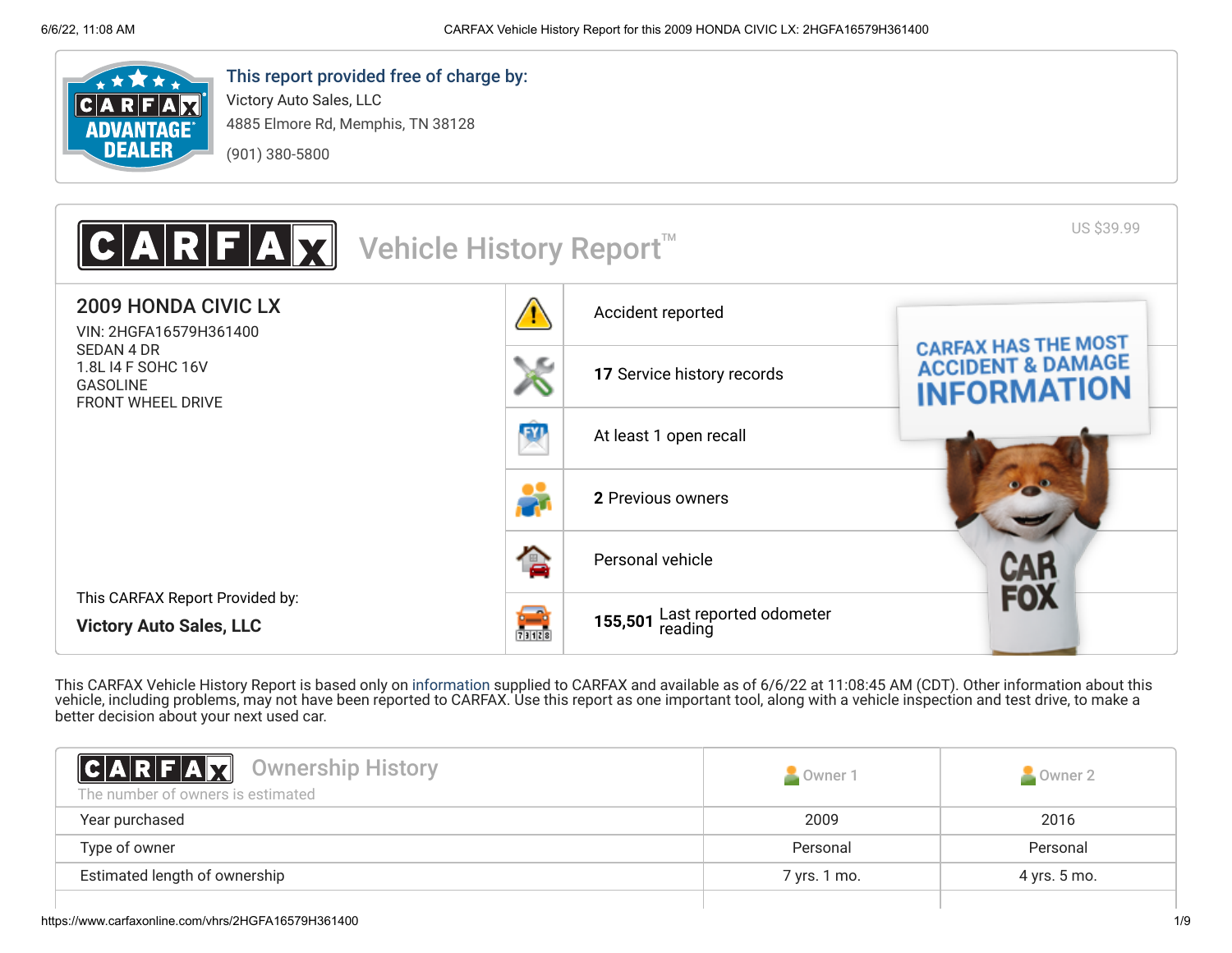6/6/22, 11:08 AM CARFAX Vehicle History Report for this 2009 HONDA CIVIC LX: 2HGFA16579H361400

| Owned in the following states/provinces | Florida  | Mississippi, Tennessee |
|-----------------------------------------|----------|------------------------|
| Estimated miles driven per year         | 9,669/yr | 19,595/yr              |
| Last reported odometer reading          | 67.478   | 155.501                |

| <b>CARFAX</b> Title History<br>CARFAX guarantees the information in this section | Owner 1                         | Owner 2                         |
|----------------------------------------------------------------------------------|---------------------------------|---------------------------------|
| Salvage   Junk   Rebuilt   Fire   Flood   Hail   Lemon                           | <b>Guaranteed</b><br>No Problem | <b>Guaranteed</b><br>No Problem |
| Not Actual Mileage   Exceeds Mechanical Limits                                   | <b>Guaranteed</b><br>No Problem | <b>Guaranteed</b><br>No Problem |



**GUARANTEED** - None of these major title problems were reported by a state Department of Motor Vehicles (DMV). If you find that any of these title problems were reported by a DMV and not included in this report, CARFAX will buy this vehicle back. [Register](https://www.carfax.com/Service/bbg) | [View Terms](http://www.carfaxonline.com/legal/bbgTerms) | [View Certificate](https://www.carfaxonline.com/vhrs/2HGFA16579H361400)

<span id="page-1-1"></span><span id="page-1-0"></span>

| <b>Additional History</b><br>CARFA<br>Not all accidents / issues are reported to CARFAX                                                                           | Owner 1                  | Owner 2                 |
|-------------------------------------------------------------------------------------------------------------------------------------------------------------------|--------------------------|-------------------------|
| <b>Total Loss</b><br>No total loss reported to CARFAX.                                                                                                            | No Issues Reported       | No Issues Reported      |
| <b>Structural Damage</b><br>CARFAX recommends that you have this vehicle inspected by a collision repair specialist.                                              | No Issues Reported       | No Issues Reported      |
| <b>Airbag Deployment</b><br>No airbag deployment reported to CARFAX.                                                                                              | No Issues Reported       | No Issues Reported      |
| <b>Odometer Check</b><br>No indication of an odometer rollback.                                                                                                   | No Issues Indicated      | No Issues Indicated     |
| Accident / Damage<br>Accident reported: 05/20/2015.                                                                                                               | <b>Accident Reported</b> | No New Issues Reported  |
| <b>Manufacturer Recall</b><br>At least 1 manufacturer recall requires service. Locate an authorized Honda dealer to obtain<br>more information about this recall. | <b>Recall Reported</b>   | No New Recalls Reported |
| <b>Basic Warranty</b><br>Original warranty estimated to have expired.                                                                                             | <b>Warranty Expired</b>  | <b>Warranty Expired</b> |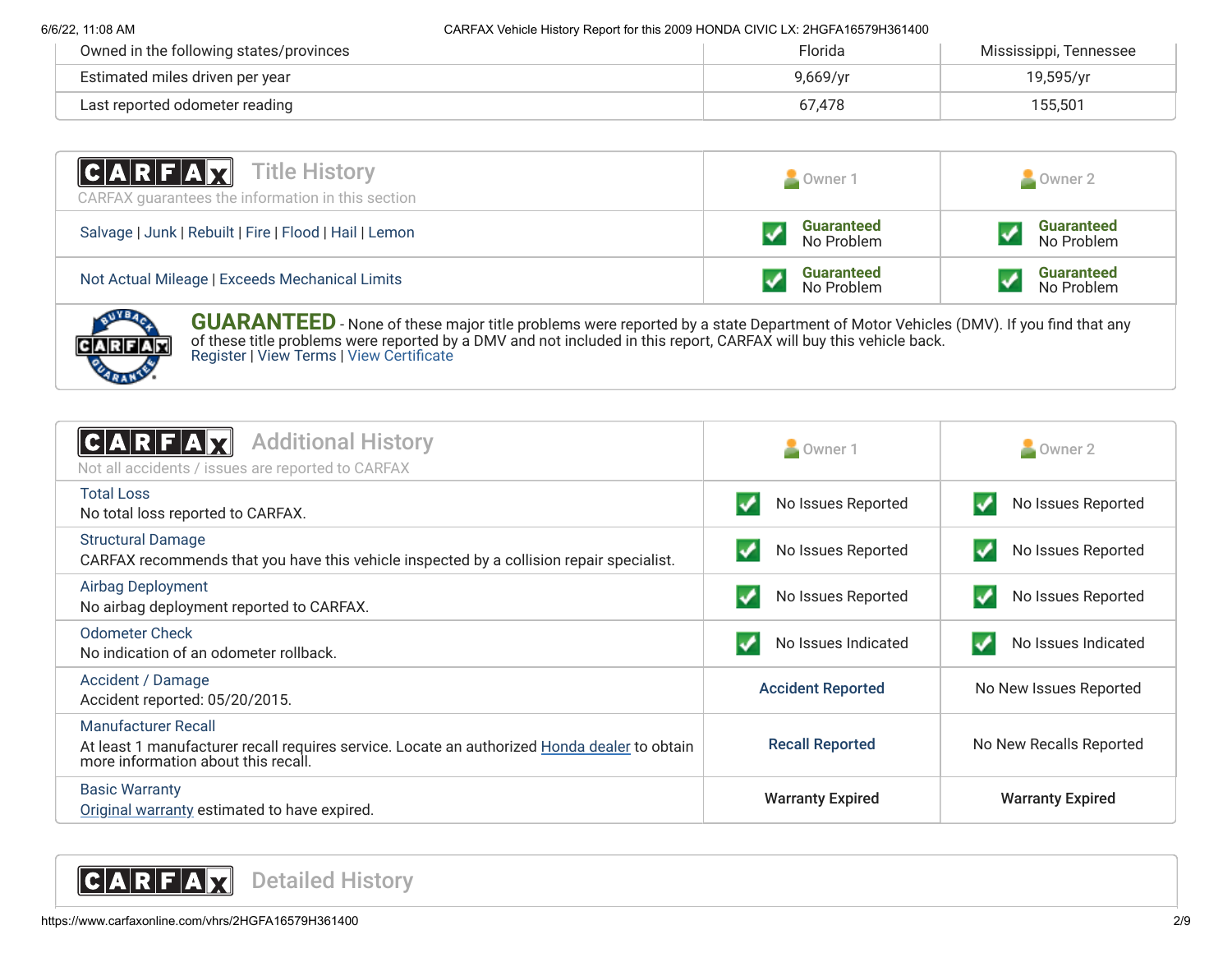<span id="page-2-0"></span>

| <b>Owner 1</b><br>Purchased: 2009 |                | Low mileage! This owner drove less than the<br>industry average of 15,000 miles per year.                                                                 |    | <b>Personal Vehicle</b><br>9,669 mi/yr                                                                                                                             |  |
|-----------------------------------|----------------|-----------------------------------------------------------------------------------------------------------------------------------------------------------|----|--------------------------------------------------------------------------------------------------------------------------------------------------------------------|--|
| Date                              | <b>Mileage</b> | <b>Source</b>                                                                                                                                             |    | <b>Comments</b>                                                                                                                                                    |  |
| 07/28/2009                        | 9              | <b>Coral Springs Honda</b><br>Coral Springs, FL<br>954-755-5600<br>coralspringsautomall.com<br>4.4 / 5.0 590 Verified Reviews<br>5,145 Customer Favorites |    | Vehicle sold                                                                                                                                                       |  |
| 07/28/2009                        |                | Florida<br>Motor Vehicle Dept.                                                                                                                            |    | Vehicle purchase reported<br>- Registration issued or renewed<br>- Titled or registered as personal vehicle<br>- Vehicle color noted as Gray                       |  |
| 08/13/2009                        |                | Florida<br>Motor Vehicle Dept.<br>Pompano Beach, FL<br>Title #0102908219                                                                                  |    | Title issued or updated<br>- Title or registration issued<br>- First owner reported<br>- Titled or registered as personal vehicle<br>- Vehicle color noted as Gray |  |
| 02/12/2010                        | 5,707          | <b>Service Facility</b><br>Coral Springs, FL                                                                                                              | ◟உ | Vehicle serviced<br>- Maintenance inspection completed                                                                                                             |  |
| 08/27/2010                        | 11,431         | <b>Service Facility</b><br>Coral Springs, FL                                                                                                              |    | Vehicle serviced                                                                                                                                                   |  |
| 09/02/2010                        |                | Florida<br>Motor Vehicle Dept.<br>Pompano Beach, FL<br>Title #0102908219                                                                                  |    | Registration issued or renewed<br>- Titled or registered as personal vehicle<br>- Vehicle color noted as Gray                                                      |  |
| 03/26/2011                        | 17,151         | <b>Service Facility</b><br>Coral Springs, FL                                                                                                              |    | Vehicle serviced<br>- Maintenance inspection completed<br>- Air filter replaced                                                                                    |  |
| 01/05/2012                        | 21,851         | <b>Service Facility</b><br>Coral Springs, FL                                                                                                              | ◟◚ | Vehicle serviced<br>- Maintenance inspection completed<br>- Cabin air filter replaced/cleaned                                                                      |  |
| 08/16/2012                        | 27,363         | <b>Service Facility</b><br>Coral Springs, FL                                                                                                              | ◟▵ | Vehicle serviced<br>- Maintenance inspection completed<br>- Battery replaced<br>- Rear brakes serviced/adjusted                                                    |  |
| 09/23/2012                        |                | Florida<br>Motor Vehicle Dept.                                                                                                                            |    | <b>Registration issued or renewed</b><br>- Titled or registered as personal vehicle                                                                                |  |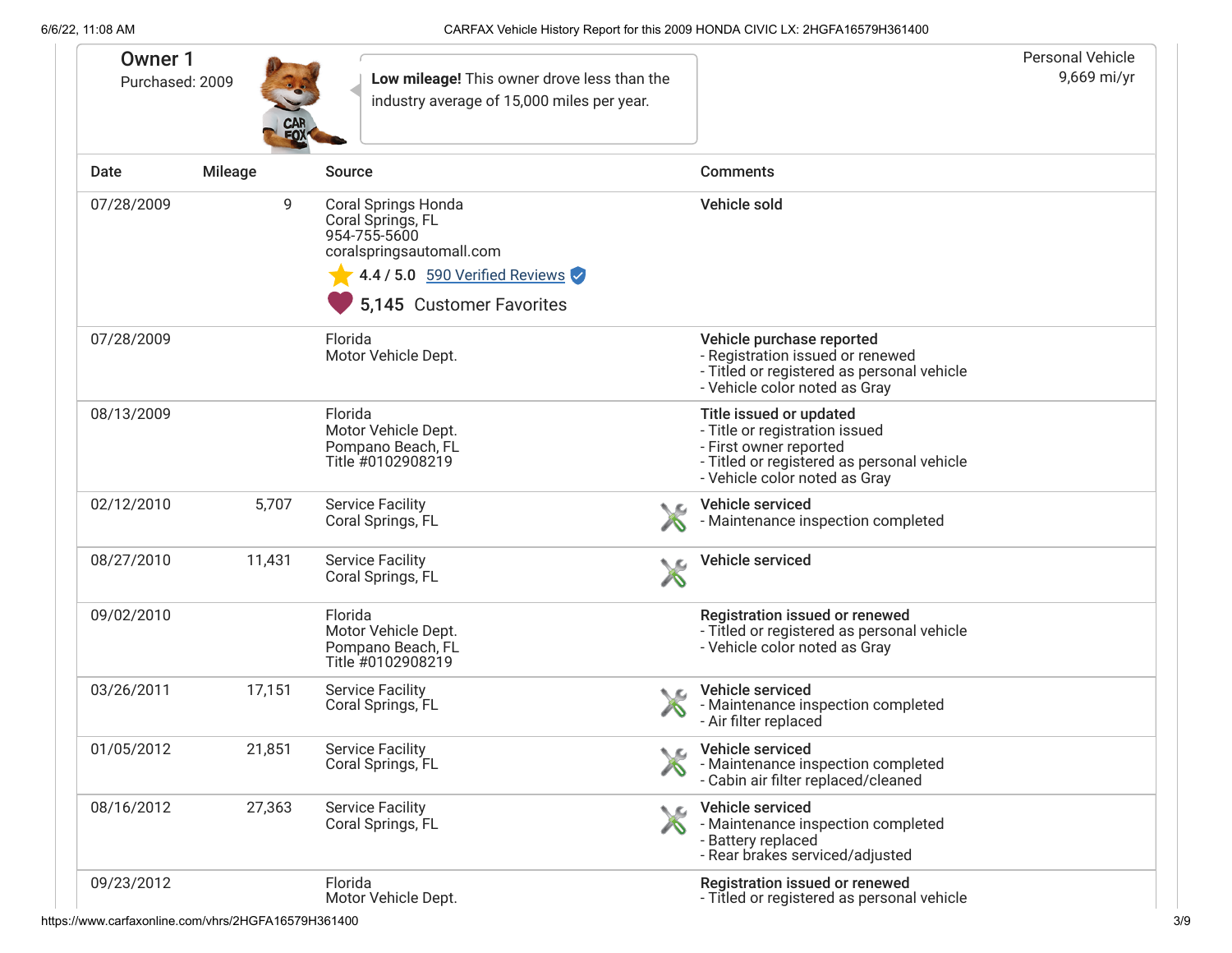6/6/22, 11:08 AM CARFAX Vehicle History Report for this 2009 HONDA CIVIC LX: 2HGFA16579H361400

|            |        | Pompano Beach, FL<br>Title #0102908219                                                                                                                    |           | - Vehicle color noted as Gray                                                                                                                                                                                                |
|------------|--------|-----------------------------------------------------------------------------------------------------------------------------------------------------------|-----------|------------------------------------------------------------------------------------------------------------------------------------------------------------------------------------------------------------------------------|
| 04/09/2013 |        | <b>Precision Tune Auto Care</b><br>Fort Walton Beach, FL<br>850-864-1100<br>precisiontune.com<br>4.5 / 5.0 111 Verified Reviews<br>915 Customer Favorites | ◥◚        | Vehicle serviced<br>- Maintenance inspection completed<br>- Tires rotated<br>- Oil and filter changed<br>- Emissions system serviced<br>- Tire condition and pressure checked<br>- Fluids checked                            |
| 06/20/2013 | 32,746 | <b>Service Facility</b><br>Coral Springs, FL                                                                                                              | N. KA     | Vehicle serviced<br>- Tires rotated                                                                                                                                                                                          |
| 09/06/2013 |        | Florida<br>Motor Vehicle Dept.<br>Pompano Beach, FL<br>Title #0102908219                                                                                  |           | Registration issued or renewed<br>- Titled or registered as personal vehicle<br>- Vehicle color noted as Gray                                                                                                                |
| 01/11/2014 | 37,455 | <b>Service Facility</b><br>Coral Springs, FL                                                                                                              | ◟உ        | Vehicle serviced<br>- Wiper(s) replaced                                                                                                                                                                                      |
| 09/15/2014 | 44,086 | <b>Service Facility</b><br>Coral Springs, FL                                                                                                              | ١G        | Vehicle serviced<br>- Maintenance inspection completed<br>- Oil and filter changed<br>- Four tires replaced                                                                                                                  |
| 09/22/2014 |        | Florida<br>Motor Vehicle Dept.<br>Delray Beach, FL<br>Title #0102908219                                                                                   |           | <b>Registration issued or renewed</b><br>- Titled or registered as personal vehicle<br>- Registration updated when owner moved the vehicle to a new<br>location<br>- Vehicle color noted as Gray                             |
| 09/28/2014 | 44,575 | <b>Service Facility</b><br>Coral Springs, FL                                                                                                              | <b>NG</b> | Vehicle serviced                                                                                                                                                                                                             |
| 12/05/2014 | 47,008 | <b>Service Facility</b><br>Coral Springs, FL                                                                                                              | ╲€        | Vehicle serviced<br>- Maintenance inspection completed<br>- Wiper(s) replaced<br>- Air filter replaced<br>- Transmission fluid changed<br>- Cabin air filter replaced/cleaned<br>- Window(s) checked<br>- Door locks checked |
| 01/07/2015 | 48,049 | <b>Service Facility</b><br>Coral Springs, FL                                                                                                              | NΩ        | Vehicle serviced<br>- Maintenance inspection completed                                                                                                                                                                       |
| 01/15/2015 | 48,336 | Coral Springs GMC Buick<br>Coral Springs, FL<br>954-755-7400<br>coralspringsgmcbuick.com<br>$\blacktriangleright$ 4.5 / 5.0 133 Verified Reviews          |           | Vehicle serviced                                                                                                                                                                                                             |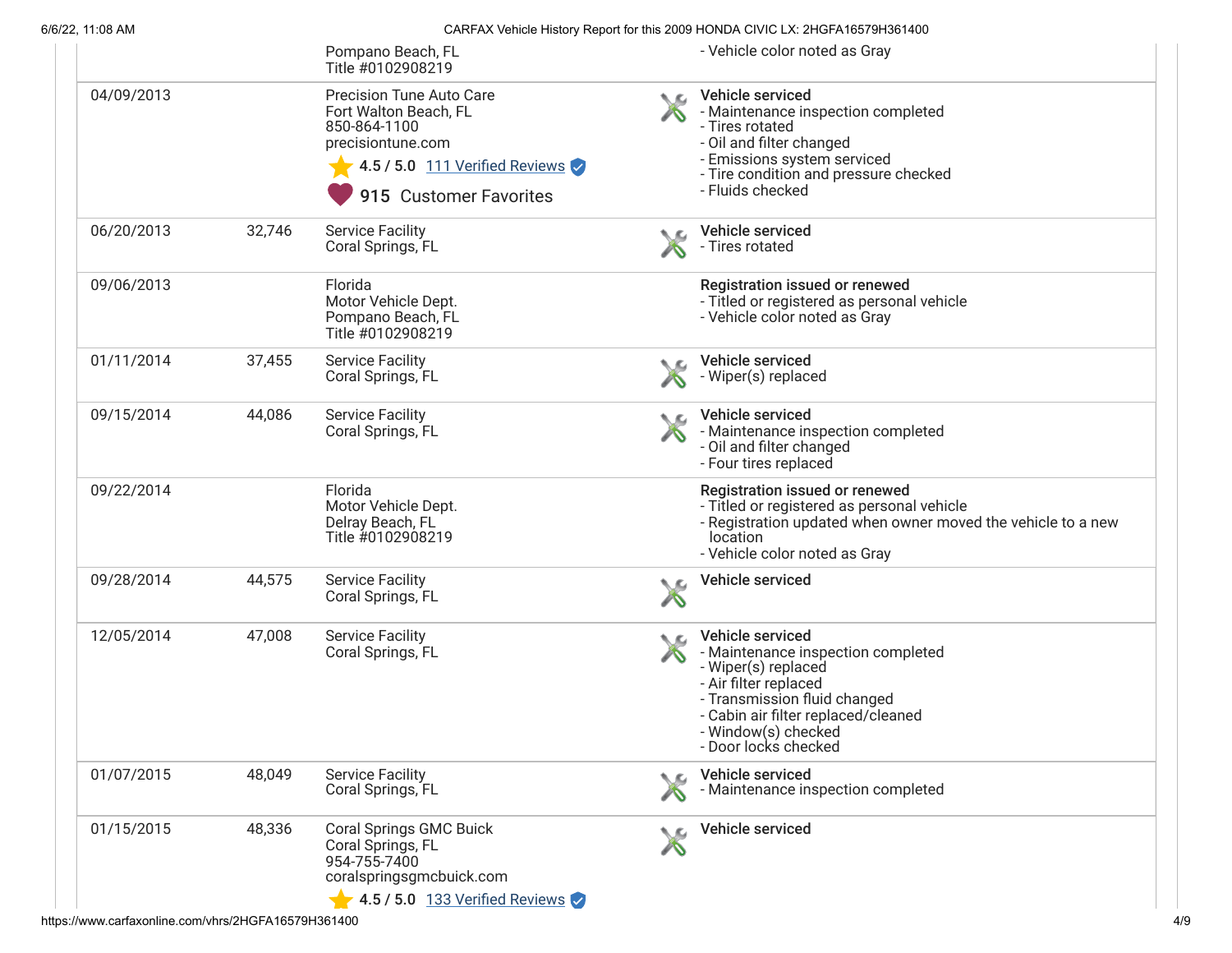| 02/13/2015                                                                       | 49,593 | <b>Service Facility</b><br>Coral Springs, FL                            | Vehicle serviced<br>- Maintenance inspection completed<br>- Blower motor operation checked                                                                                                                                  |
|----------------------------------------------------------------------------------|--------|-------------------------------------------------------------------------|-----------------------------------------------------------------------------------------------------------------------------------------------------------------------------------------------------------------------------|
| 03/19/2015                                                                       | 50,728 | <b>Service Facility</b><br>Coral Springs, FL                            | Vehicle serviced<br>◟உ<br>- Maintenance inspection completed<br>- Oil and filter changed<br>- Four wheel alignment performed<br>- Brake fluid flushed/changed<br>- Tires rotated                                            |
| 05/20/2015                                                                       |        | Damage Report                                                           | <b>Accident reported</b><br>- Vehicle involved in a sideswipe collision with another motor<br>vehicle<br>- Damage to right side<br>- Vehicle functional<br>- Estimated damage less than \$1,000<br>- Airbags did not deploy |
| <b>CARFAX HAS THE MOST</b><br><b>ACCIDENT &amp; DAMAGE</b><br><b>INFORMATION</b> |        | <b>CAR</b><br>ี่ ⊒(•)                                                   | <b>Damage Location</b><br><b>FRONT</b><br><b>RIGHT</b><br><b>LEFT</b><br><b>REAR</b>                                                                                                                                        |
| 09/03/2015                                                                       |        | Florida<br>Motor Vehicle Dept.<br>Delray Beach, FL<br>Title #0102908219 | Registration issued or renewed<br>- Titled or registered as personal vehicle<br>- Vehicle color noted as Gray                                                                                                               |
| 06/14/2016                                                                       |        | American Honda Motor Co.                                                | Manufacturer Safety-related recall issued<br>- NHTSA #16V-346<br>- Recall #KA5 Passenger Airbag Inflator<br>- Status: Remedy Available                                                                                      |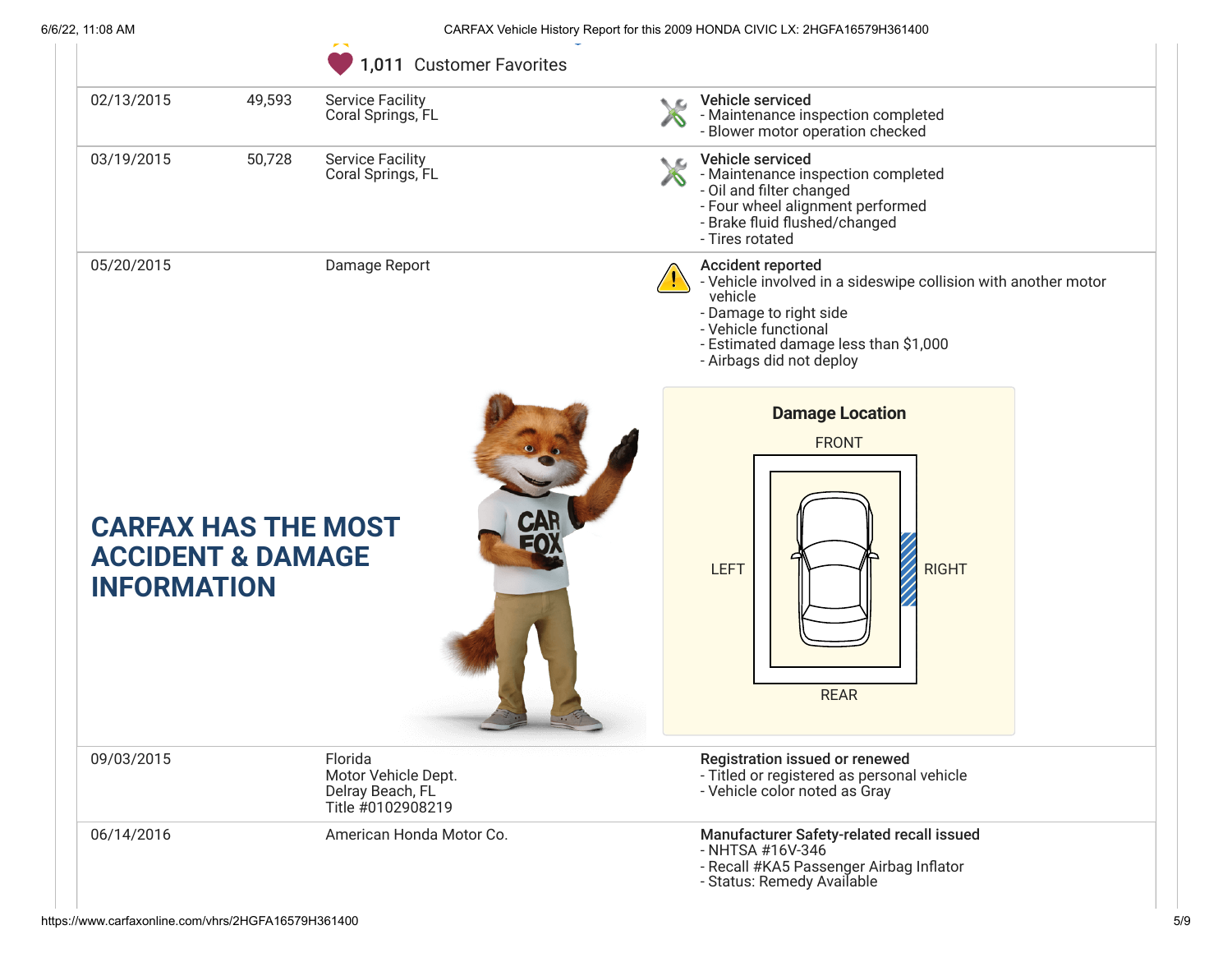Locate an authorized [Honda dealer](http://automobiles.honda.com/tools/dealer-locator/) to obtain more information about this recall

- Learn more about this recall

**Description:** AMERICAN HONDA MOTOR CO., INC. (HONDA) IS RECALLING CERTAIN MODEL YEAR2006-2011 HONDA CIVIC VEHICLES. THE PASSENGER FRONTAL AIRBAG INFLATORIN YOUR VEHICLE MAY RUPTURE WHEN DEPLOYING DURING A CRASH. THE POTENTIAL FOR SUCH RUPTURES MAY OCCUR IN SOME OF THE SUBJECT AIRBAG INFLATORS AFTER SEVERAL YEARS OF EXPOSURE TO PERSISTENT CONDITIONS OF HIGH ABSOLUTE HUMIDITY. HONDA SUGGESTS THAT YOU AVOID HAVING A PASSENGER SIT IN THE FRONT PASSENGER'S SEAT UNTIL THE RECALL REPAIR HAS BEEN PERFORMED.

IN THE EVENT OF A PASSENGER FRONTAL AIRBAG INFLATOR RUPTURE, METAL FRAGMENTS COULD PASS THROUGH THE AIRBAG CUSHION MATERIAL, POTENTIALLY RESULTING IN INJURY TO VEHICLE OCCUPANTS. THE RISK OF SUCH AN OCCURRENCE INCREASES OVER TIME. IT IS IMPERATIVE YOU SCHEDULE AN APPOINTMENT WITH AN AUTHORIZED HONDA DEALER NOW TO AVOID THIS CONDITION IN THE FUTURE.

**Remedy:** PLEASE CALL ANY AUTHORIZED HONDA DEALER AND MAKE AN APPOINTMENT TO HAVE YOUR VEHICLE REPAIRED. YOUR DEALER WILL REPLACE THE PASSENGER'S FRONT AIRBAG INFLATOR WITH AN INFLATOR OF A DIFFERENT DESIGN, FREE OF CHARGE. FOR ADDITIONAL INFORMATION AND ASSISTANCE IN LOCATING A HONDA DEALER, PLEASE VISIT WWW.RECALLS.HONDA.COM OR CONTACT HONDA AUTOMOBILE CUSTOMER SERVICE AT 1-888-234-2138. HONDA'S CAMPAIGN NUMBER FOR THIS RECALL IS KA5.

| 07/18/2016      | 67,478  | Georgia<br><b>Inspection Station</b>                                                                          | Passed emissions inspection                                                                                   |                  |
|-----------------|---------|---------------------------------------------------------------------------------------------------------------|---------------------------------------------------------------------------------------------------------------|------------------|
| 09/05/2016      |         | Dealer Inventory                                                                                              | Vehicle offered for sale                                                                                      |                  |
| <b>Owner 2</b>  |         |                                                                                                               |                                                                                                               | Personal Vehicle |
| Purchased: 2016 |         |                                                                                                               |                                                                                                               | 19,595 mi/yr     |
| Date            | Mileage | <b>Source</b>                                                                                                 | <b>Comments</b>                                                                                               |                  |
| 10/30/2016      |         | Mississippi<br>Motor Vehicle Dept.                                                                            | Vehicle purchase reported                                                                                     |                  |
| 11/10/2016      | 67,557  | Mississippi<br>Motor Vehicle Dept.<br>Olive Branch, MS<br>Title #H83599801                                    | Title issued or updated<br>- New owner reported<br>- Loan or lien reported<br>- Vehicle color noted as Silver |                  |
| 10/19/2017      |         | Mississippi<br>Motor Vehicle Dept.<br>Olive Branch, MS<br>Title #H835998                                      | Registration issued or renewed<br>- Loan or lien reported<br>- Vehicle color noted as Silver                  |                  |
| 11/04/2017      | 86,010  | Valvoline Instant Oil Change<br>Olive Branch, MS<br>662-893-3440<br>vioc.com<br>4.6 / 5.0 85 Verified Reviews | Vehicle serviced<br>- Oil and filter changed                                                                  |                  |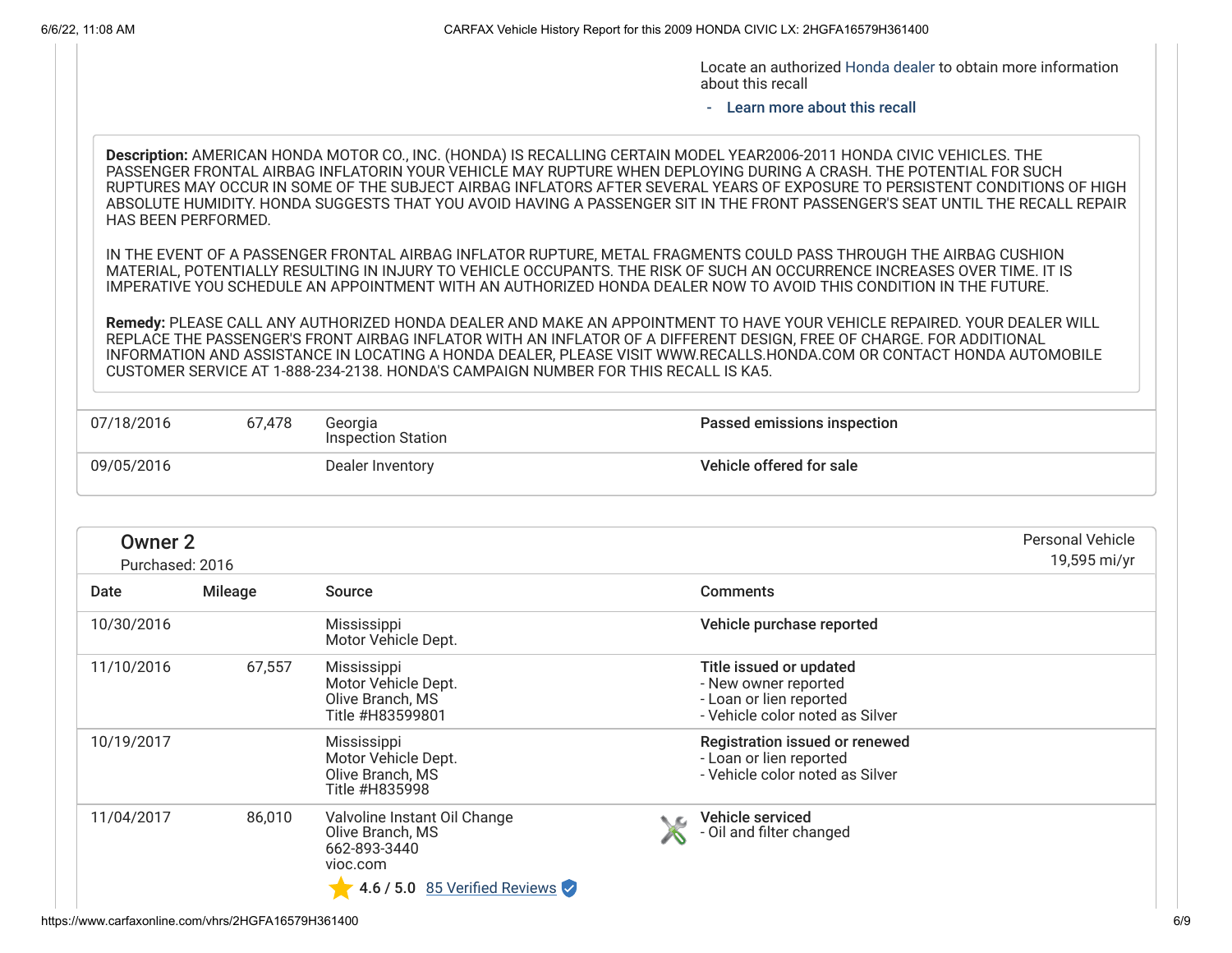| 12/22/2017 | 89,407  | Valvoline Instant Oil Change<br>Olive Branch, MS<br>662-893-3440<br>vioc.com    | Vehicle serviced<br>- Oil and filter changed                                                                                                |
|------------|---------|---------------------------------------------------------------------------------|---------------------------------------------------------------------------------------------------------------------------------------------|
|            |         | $\sqrt{4.6/5.0}$ 85 Verified Reviews<br>165 Customer Favorites                  |                                                                                                                                             |
| 10/29/2018 |         | Mississippi<br>Motor Vehicle Dept.<br>Olive Branch, MS<br>Title #H835998        | Registration issued or renewed<br>- Loan or lien reported<br>- Vehicle color noted as Silver                                                |
| 02/08/2019 |         | Tennessee<br>Motor Vehicle Dept.<br>Memphis, TN                                 | Title or registration issued<br>- Registration updated when owner moved the vehicle to a new<br>location<br>- Vehicle color noted as Silver |
| 03/13/2019 |         | Tennessee<br>Motor Vehicle Dept.<br>Memphis, TN<br>Title #19600338866           | Title issued or updated<br>- Loan or lien reported<br>- Vehicle color noted as Silver                                                       |
| 02/03/2020 |         | Tennessee<br>Motor Vehicle Dept.<br>Memphis, TN<br>Title #19600338866           | Registration issued or renewed<br>- Vehicle color noted as Silver                                                                           |
| 04/07/2021 |         | Tennessee<br>Motor Vehicle Dept.                                                | Vehicle purchase reported                                                                                                                   |
| 10/02/2021 | 155,500 | Serra Chevrolet<br>Memphis, TN<br>901-382-5644<br>serrabartlett.com             | Vehicle offered for sale                                                                                                                    |
|            |         | $\blacktriangleright$ 4.4 / 5.0 135 Verified Reviews<br>929 Customer Favorites  |                                                                                                                                             |
| 10/27/2021 |         | <b>Tennessee</b><br>Motor Vehicle Dept.<br>Millington, TN<br>Title #17900798059 | Title issued or updated<br>- Duplicate title issued<br>- Vehicle color noted as Silver                                                      |
| 11/27/2021 | 155,501 | Serra Chevrolet<br>Memphis, TN<br>4.4 / 5.0 135 Verified Reviews                | Vehicle offered for sale                                                                                                                    |
|            |         | 929 Customer Favorites                                                          |                                                                                                                                             |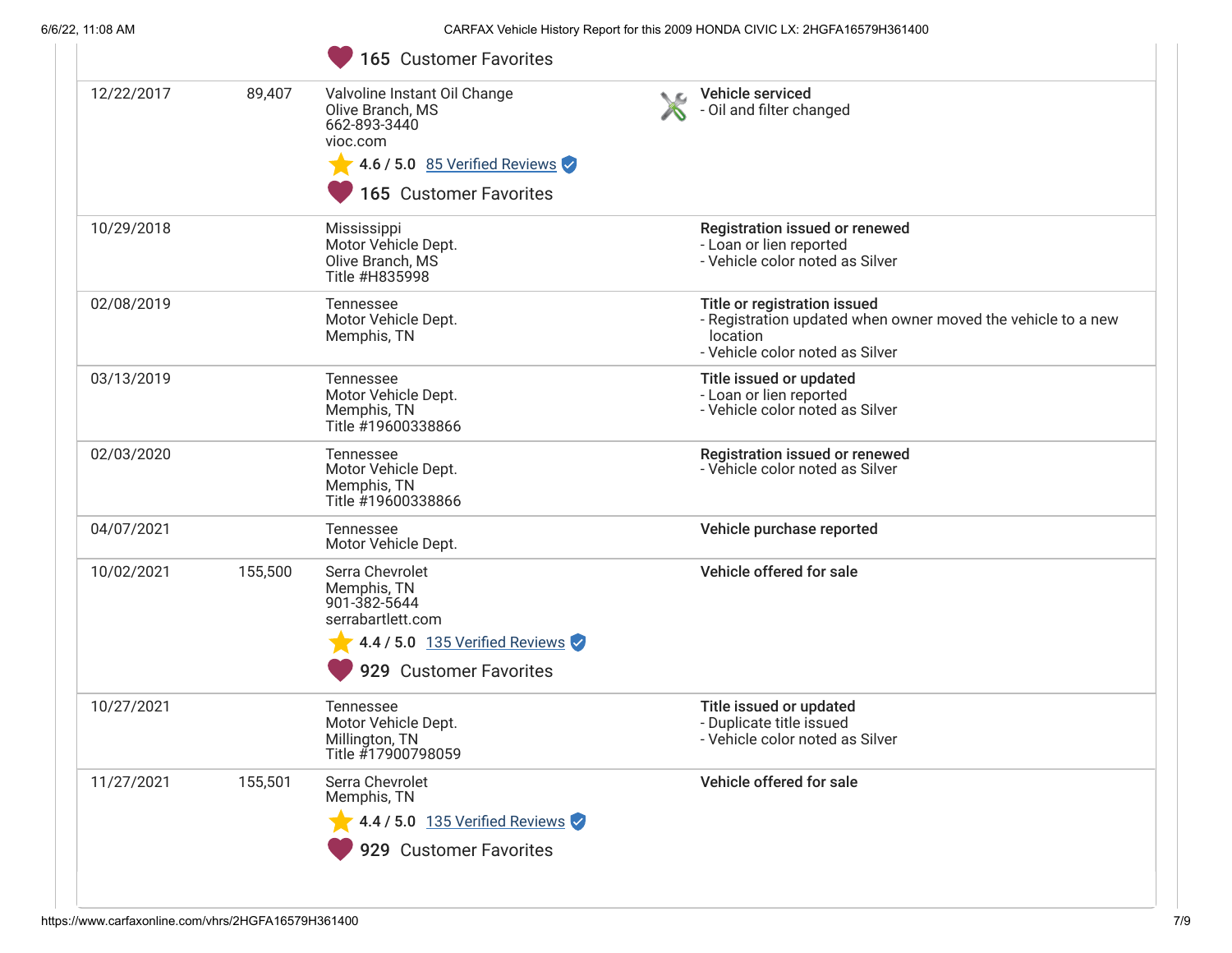Have Questions? Consumers, please visit our Help Center at [www.carfax.com](http://www.carfax.com/help). Dealers or Subscribers, please visit our Help Center at [www.carfaxonline.com.](http://www.carfaxonline.com/)



#### Accident Indicator

CARFAX receives information about accidents in all 50 states, the District of Columbia and Canada.

Not every accident is reported to CARFAX. As details about the accident become available, those additional details are added to the CARFAX Vehicle History Report. CARFAX recommends that you have this vehicle inspected by a qualified mechanic.

- According to the National Safety Council, Injury Facts, 2021 edition, 5% of the 276 million registered vehicles in the U.S. were involved in an accident in 2019. Over 77% of these were considered minor or moderate.
- This CARFAX Vehicle History Report is based only on information supplied to CARFAX and available as of 6/6/22 at 11:08:45 AM (CDT). Other information about this vehicle, including problems, may not have been reported to CARFAX. Use this report as one important tool, along with a vehicle inspection and test drive, to make a better decision about your next used car.

## First Owner

When the first owner(s) obtains a title from a Department of Motor Vehicles as proof of ownership.

### Manufacturer Recall

Automobile manufacturers issue recall notices to inform vehicle owners of a safety defect or failure to meet minimum federal safety or emissions standards. Manufacturer recalls are repaired at no cost to the customer.

### New Owner Reported

When a vehicle is sold to a new owner, the Title must be transferred to the new owner(s) at a Department of Motor Vehicles.

### Ownership History

CARFAX defines an owner as an individual or business that possesses and uses a vehicle. Not all title transactions represent changes in ownership. To provide estimated number of owners, CARFAX proprietary technology analyzes all the events in a vehicle history. Estimated ownership is available for vehicles manufactured after 1991 and titled solely in the US including Puerto Rico. Dealers sometimes opt to take ownership of a vehicle and are required to in the following states: Maine, Massachusetts, New Jersey, Ohio, Oklahoma, Pennsylvania and South Dakota. Please consider this as you review a vehicle's estimated ownership history.

### Title Issued

A state issues a title to provide a vehicle owner with proof of ownership. Each title has a unique number. Each title or registration record on a CARFAX report does not necessarily indicate a change in ownership. In Canada, a registration and bill of sale are used as proof of ownership.



**Follow Us: f** [facebook.com/CARFAX](https://www.facebook.com/CARFAXinc) **and the CARFAXinc R** [About CARFAX](http://www.carfax.com/company/about)

CARFAX DEPENDS ON ITS SOURCES FOR THE ACCURACY AND RELIABILITY OF ITS INFORMATION. THEREFORE, NO RESPONSIBILITY IS ASSUMED BY CARFAX OR ITS AGENTS FOR ERRORS OR OMISSIONS IN THIS REPORT. CARFAX FURTHER EXPRESSLY DISCLAIMS ALL WARRANTIES, EXPRESS OR IMPLIED, INCLUDING ANY IMPLIED WARRANTIES OF MERCHANTABILITY OR FITNESS FOR A PARTICULAR PURPOSE.